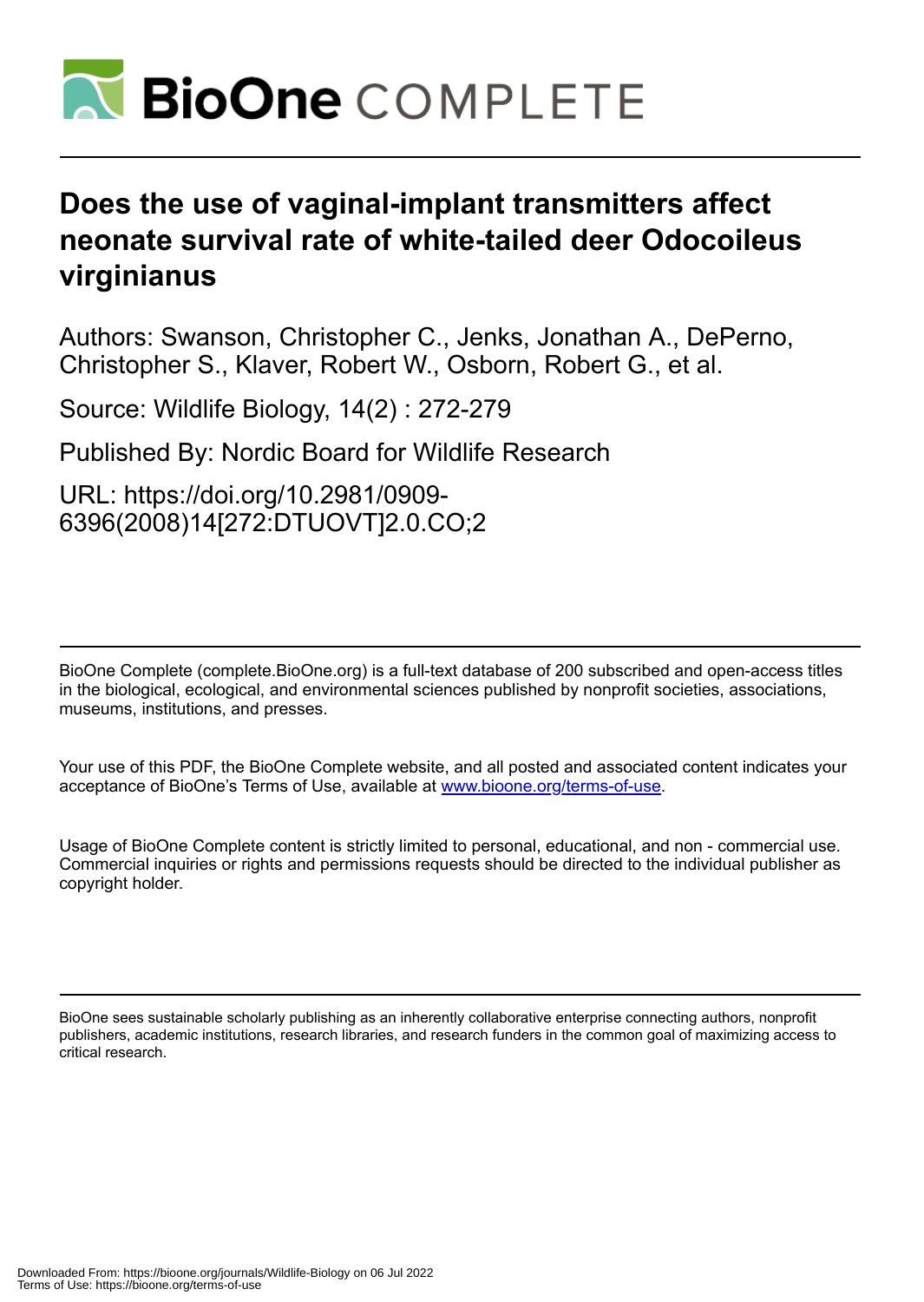Short communication articles are short scientific entities often dealing with methodological problems or with byproducts of larger research projects. The style is the same as in original articles

# Does the use of vaginal-implant transmitters affect neonate survival rate of white-tailed deer *Odocoileus virginianus*?

Christopher C. Swanson, Jonathan A. Jenks, Christopher S. DePerno, Robert W. Klaver, Robert G. Osborn & Jeannine A. Tardiff

> Swanson, C.C., Jenks, J.A., DePerno, C.S., Klaver, R.W., Osborn, R.G. & Tardiff, J.A. 2008: Does the use of vaginal-implant transmitters affect neonate survival rate of white-tailed deer Odocoileus virginianus? - Wildl. Biol. 14: 272-279.

> We compared survival of neonate white-tailed deer Odocoileus virginianus captured using vaginal-implant transmitters (VITs) and traditional ground searches to determine if capture method affects neonate survival. During winter 2003, 14 adult female radio-collared deer were fitted with VITs to aid in the spring capture of neonates; neonates were captured using VITs ( $N=14$ ) and traditional ground searches ( $N=7$ ). Of the VITs, seven (50%) resulted in the location of birth sites and the capture of 14 neonates. However, seven (50%) VITs were prematurely expelled prior to parturition. Predation accounted for seven neonate mortalities, and of these, five were neonates captured using VITs. During summer 2003, survival for neonates captured using VITs one, two, and three months post capture was  $0.76$  (SE=0.05; N=14), 0.64  $(SE=0.07; N=11)$  and 0.64  $(SE=0.08; N=9)$ , respectively. Neonate survival one, two and three months post capture for neonates captured using ground searches was  $0.71$  (SE=0.11; N=7), 0.71 (SE=0.15;  $N=5$ ) and 0.71 (SE = 0.15; N = 5), respectively. Although 71% of neonates that died were captured <24 hours after birth using VITs, survival did not differ between capture methods. Therefore, use of VITs to capture neonate white-tailed deer did not influence neonate survival. VITs enabled us to capture neonates in dense habitats which would have been difficult to locate using traditional ground searches.

> Key words: neonate, Odocoileus virginianus, predation, survival, vaginalimplant transmitter, white-tailed deer

> Christopher C. Swanson & Jonathan A. Jenks, Department of Wildlife and Fisheries Sciences, South Dakota State University, Brookings, South Dakota 57007, USA - e-mail addresses: christopher.swanson@sdstate.edu (Christopher C. Swanson); jonathan.jenks@sdstate.edu (Jonathan A. Jenks)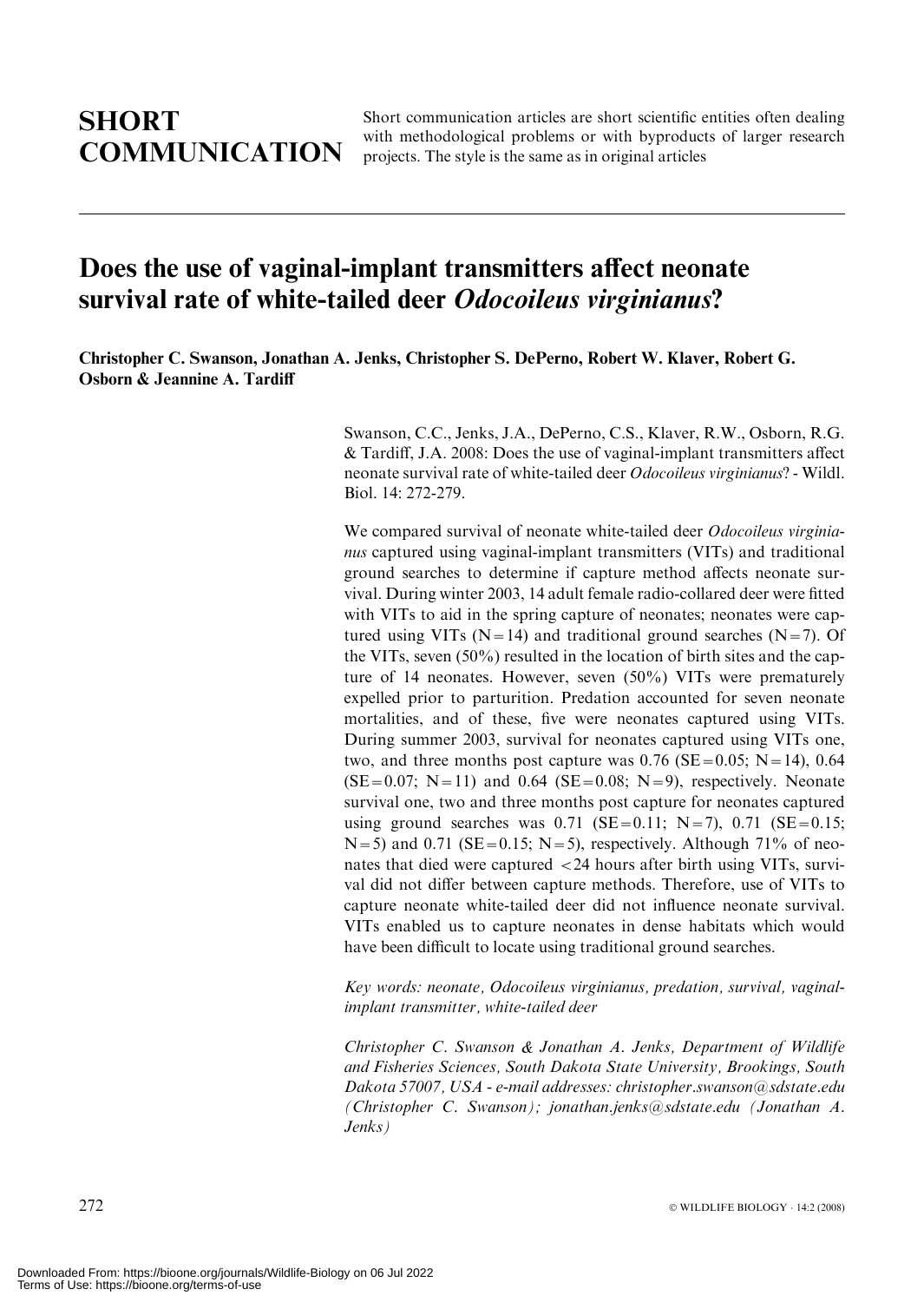Christopher S. DePerno\*, Robert G. Osborn\*\* & Jeannine A. Tardiff \*\*\*, Farmland Wildlife Populations and Research Unit, Minnesota Department of Natural Resources, Rte. 1, Box 181, Madelia, Minnesota 56062, USA e-mail addresses: chris deperno@ncsu.edu (Christopher S. DePerno); bob@haydenwing.com (Robert G. Osborn); jtardiff@state.pa.us (Jeannine A. Tardiff)

Robert W. Klaver, U.S. Geological Survey Center for Earth Resources Observation and Science, 47914 252nd St., Sioux Falls, South Dakota 57198, USA - e-mail: bklaver@usgs.gov

Present addresses:

\*Department of Forestry and Environmental Resources, Fisheries and Wildlife Sciences Program, North Carolina State University, Turner House, Box 7646, Raleigh, North Carolina 27695, USA

\*\*Hayden-Wing Associates, Environmental Consultants, 2308 South Eighth St., Laramie, Wyoming 82070, USA

\*\*\*Pennsylvania Game Commission, Ligonier, Pennsylvania 15658, USA

Corresponding author: Christopher C. Swanson

Received 31 July 2006, accepted 27 February 2007

Associate Editor: Jon M. Arnemo

Neonate survival is affected by predation (Nelson & Woolf 1987, Kunkel & Mech 1994, Benzon 1998, Ballard et al. 1999, Brinkman et al. 2004a, Swanson 2005), disease (Schulz 1982, Brinkman et al 2004b), maternal age (Ozoga & Verme 1986, Kunkel & Mech 1994), and condition of the dam (Porath 1980). In addition, survival of research animals may be affected by capture and marking activities (Hamlin et al. 1982). Capture techniques that minimize disturbance to females and neonates are needed to decrease the probability of capture-related mortality (White et al. 1972). Furthermore, studies should evaluate the indirect effects that marking techniques may have on survival (e.g. predation, starvation and disease) to validate their use (Murray & Fuller 2000).

Although female behaviour is a useful technique for finding neonate deer (Downing & McGinnes 1969, White et al. 1972, Garner et al. 1976, Huegel et al. 1985), capturing neonates in areas with dense cover may be difficult. However, vaginal-implant transmitters (VITs; Bowman & Jacobsen 1998, Carstensen et al. 2003, Johnstone-Yellin et al. 2006) expelled from females at parturition allow researchers to locate birth sites of neonates (Garrott & Bartmann 1984) independent of habitat characteristics (Bowman & Jacobson 1998). Furthermore, VITs allow researchers to sample newborn

© WILDLIFE BIOLOGY · 14:2 (2008)  $273$ 

animals that may typically be missed (Seward et al. 2005).

Garrott & Bartmann (1984), Bowman & Jacobson (1998), Carstensen et al. (2003) and Johnstone-Yellin et al. (2006) used VITs with varying success. Their studies focused on efficacy of VITs to capture neonate deer but did not evaluate impact of VITs on neonate survival. Our objective was to compare survival rates of neonate white-tailed deer Odocoileus virginianus captured using VITs and traditional (i.e. nocturnal and diurnal) ground searches to determine if neonate survival was affected by capture method. We hypothesized that the use of VITs would not affect neonate survival.

#### Study area

Southwest Minnesota  $(43^{\circ}29'N$  to  $45^{\circ}16'N$  -093 $\degree$ 38'W to 096 $\degree$ 27'W) is characterized by flat to rolling topography with elevation ranging within 229-608 m a.s.l. (Albert 1995). As a result of the Wisconsin Glaciation (10,000-100,000 years ago), lobes of glacial ice shaped the landscape in this region (Minnesota River Basin Data Center 2003) creating steeper topography along the Minnesota River and its tributaries (Voigtlander 1999) than in upland prairie habitats. Our study area covered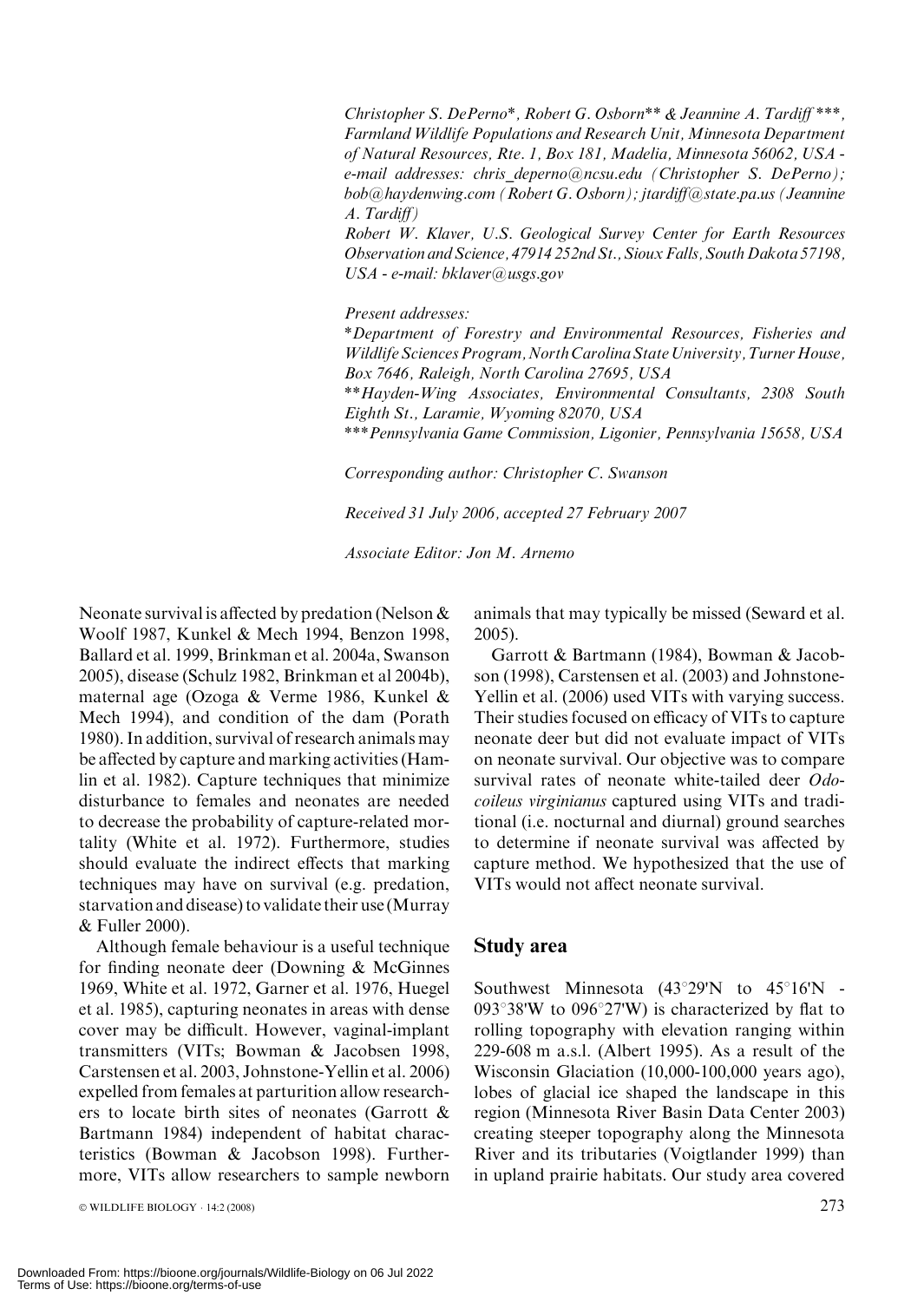$34,627$  km<sup>2</sup> of the farmland region in Minnesota (Swanson 2005).

Tall and mixed prairie grasses (6.5%) accounted for the majority of native vegetation in southwest Minnesota. Of these, big bluestem *Andropogon ge*radii, little bluestem Schizachyrium scoparium, Indiangrass Sorghastrum nutans, switchgrass Panicum virgatum, tall dropseed Sporobolus asper, and sideoats grama Bouteloua curtipendula characterized uplands (Johnson & Larson 1999, Voigtlander 1999). In low wet areas, prairie cordgrass Spartina pectinata, reedgrass Calamagrostis arundinacea, and sedges (Cyperaceae) were common (Voigtlander 1999). Forested areas (3.0%) were dominated by bur oak Quercus macrocarpa, basswood Tilia americana, green ash Fraxinus pennsylvanica, and eastern cottonwood Populus deltoides (Minnesota Association of Soil and Water Conservation Districts Forestry Committee 1986).

## **Methods**

During January-February 2003, we captured female white-tailed deer using helicopter net-guns (Barrett et al. 1982). We immobilized captured deer with ketamine hydrochloride (5 mg/kg IM; Ketaset<sup>®</sup>; FortDodge Laboratories, Fort Dodge, Iowa, USA) and xylazine hydrochloride (1 mg/kg IM; Xylaject<sup>®</sup>, Phoenix Pharmaceutical Inc., St. Joseph, Missouri, USA) prior to transport (Mech et al. 1985, Kreeger et al. 2002). Adult female white-tailed deer were radio-collared (Advanced Telemetry System, Isanti, Minnesota USA), aged, ear-tagged, measured (chest and neck circumference), and given a broad spectrum antibiotic, after which they were fitted with VITs ( $N=14$ ; Advanced Telemetry System, Isanti, Minnesota, USA). Each VIT had a unique frequency and was equipped with a temperature activated sensor that doubled in pulse rate when expelled from the female (Bowman & Jacobson 1998). To reduce vulvar trauma, ends of the antenna were covered with plastic and placed approximately 1-2 cm outside the vulva (Carstensen et al. 2003). Following Mech et al. (1985), we reversed chemical immobilizations using yohimbine hydrochloride (0.125 mg/kg IV; Yobine<sup>®</sup>, Ben Venue Laboratories, Inc., Bedford, Ohio, USA).

During May-June 2003, neonates were captured and radio-collared during traditional ground searches in Redwood and Renville counties, Minnesota (Swanson 2005). Nocturnal searches were conducted with spotlights from vehicles on roads near potential fawning areas by 2-person teams. Neonates were located by observing behavioural changes exhibited by postpartum females (Downing & McGinnes 1969, Huegel et al. 1985, Benzon 1998).When a neonate was sighted or if the female's behaviour was suspect, a fast, noisy, approach was made to attempt to invoke the 'drop' response of neonates (Downing & McGinnes 1969). Neonates able to run were pursued on foot and captured using long-handled landing nets (Frabill Inc., Jackson, Wisconsin, USA). Ground searches were systematically conducted if an observed adult female remained in the vicinity after being flushed or used vocalizations (e.g. snorting) indicating the possible presence of a neonate (Lund 1975). Additionally, diurnal ground searches (Lund 1975) were conducted in probable fawning habitats using multipleperson crews (i.e. 3-8 people). Crews searched potential fawning areas in a linearly-spaced format looking for hiding neonates or solitary females.

Beginning in mid-May 2003, we monitored VIT signals three times daily (i.e. every eight hours) using a vehicle-mounted radiotelemetry antenna system equipped with a military grade compass (Brinkman et al. 2002, Brinkman 2003) to determine location of birth sites (area with vegetation consumed by female and evidence of afterbirth or neonate present) and to capture neonates. When the temperature activated switch indicated an implant had been expelled, we located the transmitter using hand-held telemetry and secured neonates for processing. If neonates were not immediately located at the birth site, a 300-m radius area surrounding the VIT and the location of radio-collared females was searched (Carstensen et al. 2003). Expelled VITs were located regardless of time of day to reduce chance of neonates moving away from birth sites.

Captured neonates were handled for an average of 4.7 minutes, during which sex, age and weight were recorded. Neonates were aged based on hoof growth measurements (Haugen & Speake 1958, Brinkman et al. 2004c), placed in a drawstring sac that had been stored in natural vegetation to reduce scent contamination and weighed using a digital hanging scale (Extech Instruments, Melrose, Massachusetts, USA). Neonates were fitted with radio-collars (Advanced Telemetry Systems, Isanti, Minnesota, USA and Telonics Inc., Mesa, Arizona, USA) designed to expand and break away six months post capture. To reduce scent contamination, radio-collars were stored in natural vegetation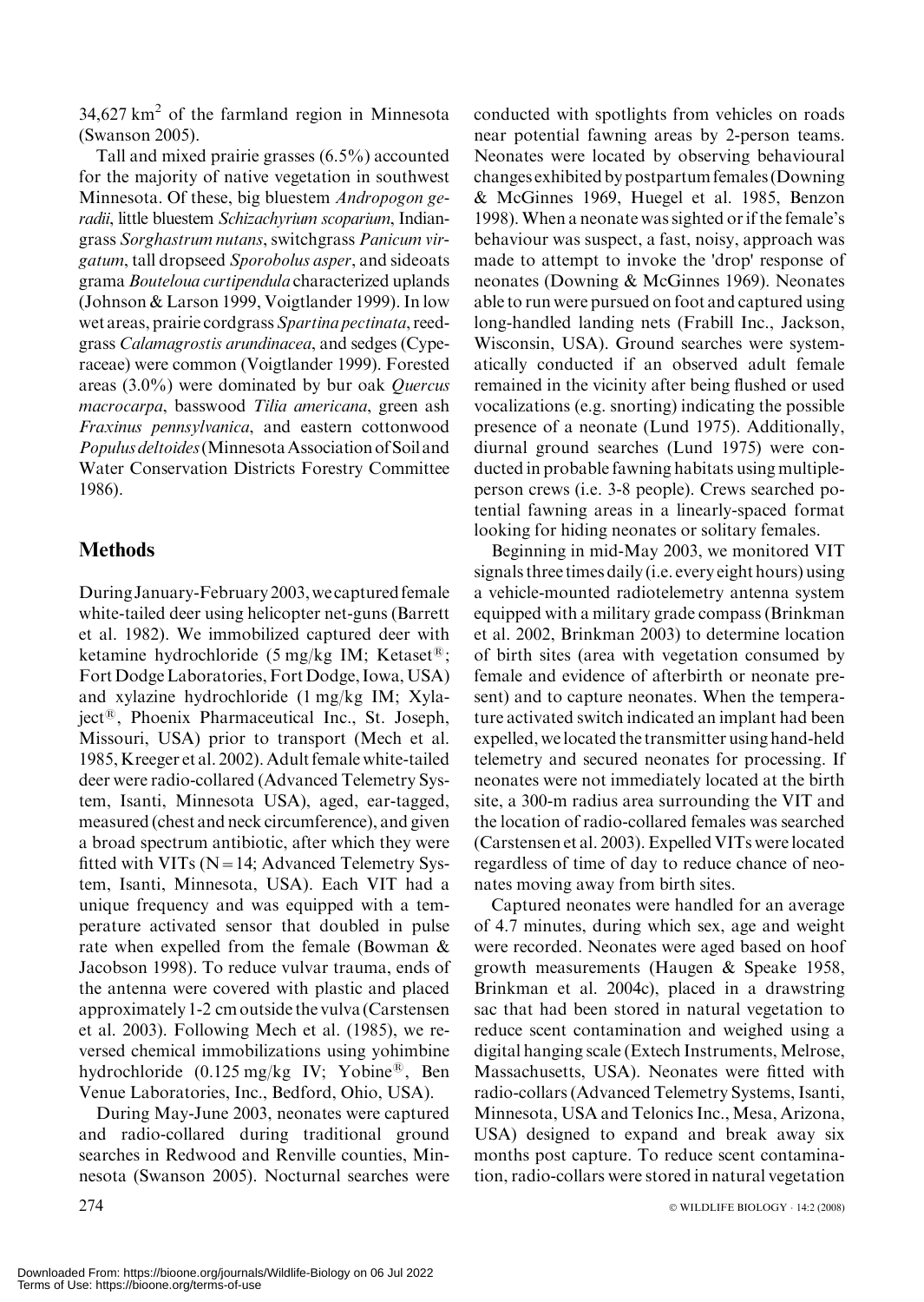common to searched habitats. Additionally, vinyl gloves were worn by all crew members involved with capture to minimize transfer of human scent. A Global Positioning System (Garmin International Inc., Olathe, Kansas, USA) was used to record capture locations.

Radio-collared neonates were monitored for survival 1-3 times daily until three months of age. When radio-collars remained motionless for four hours, a motion sensitive mortality switch activated doubling the pulse rate of the radio-collar, indicating a potential mortality. Field necropsies were conducted at the site of death and <24 hours from a previous live signal. Evidence of predators (e.g. tracks, scat, hair or carcass burial) along with condition of carcass was examined. When cause of neonate death was not identifiable at the death site, the carcass was sent for further testing to the Animal Disease and Diagnostic Lab at South Dakota State University. Mortalities caused by coyote Canis latrans or domestic dog Canis familiaris were considered canid predation based on evidence at the death site. All field methods complied with animal care and use guidelines of the American Society of Mammalogists (1998) and the study was approved by the Animal Care and Use Committee (approval number: 02-A043) at South Dakota State University.

We used the Kaplan-Meier method (Kaplan & Meier 1958) modified for staggered entry (Pollock et al. 1989) to calculate monthly survival rates from June through August 2003. Survival estimates were compared between neonates captured using VITs and traditional searches using Program CONTRAST (Hines & Sauer 1989). We conducted t-tests (alpha set at  $P \le 0.05$ ) to determine if retention of VITs was influenced by deer weight or chest girth. Also, we used t-tests to test for differences in age and handling time between capture methods and  $\chi^2$  tests to determine if the percentage of neonates that died differed between capture methods. A Bonferroni correction factor was used to maintain alpha when multiple  $\chi^2$  tests or t-tests were performed. We censored neonates if collars failed or prematurely dropped off neonates. Sibling neonates captured at the same birth site via VITs were considered to be independent in the survival analysis because neonates were usually located >0.4 km apart one week post capture.

#### **Results**

We fitted 14 adult females with VITs and seven of the implants (50%) were recovered at birth sites, leading to the capture of 14 neonates; two sets of

Table 1. Capture and mortality data of neonate white-tailed deer captured using traditional ground searches and vaginal-implant transmitters in Redwood and Renville counties, Minnesota during spring 2003.

|                           |         |             |               |                        |             | Neonate status |
|---------------------------|---------|-------------|---------------|------------------------|-------------|----------------|
|                           | Capture | Capture     | Handling time | Estimated age          | Capture     | three months   |
| Sex                       | date    | weight (kg) | (minutes)     | $(\pm 3 \text{ days})$ | Method      | post capture   |
| 3                         | 5/20/03 | 2.27        | 6             | $\overline{2}$         | Traditional | Predation      |
| $\mathsf{P}$              | 5/20/03 | 3.85        | 10            | 7                      | Traditional | Alive          |
| 3                         | 5/22/03 | 2.40        | 9             |                        | Traditional | Predation      |
| 3                         | 5/24/03 | 3.04        | 4             | <1                     | Implant     | Alive          |
| $\widetilde{\mathcal{L}}$ | 5/24/03 | 2.77        | 3             | <1                     | Implant     | Alive          |
| $\mathcal{Q}$             | 5/24/03 | 2.77        | 3             | <1                     | Implant     | Predation      |
| 3                         | 5/25/03 | 4.54        | 6             | 6                      | Traditional | Alive          |
| $\mathcal{Q}$             | 5/25/03 | 4.40        | 4             | 3                      | Implant     | Alive          |
| 3                         | 5/26/03 | 3.23        |               | 5                      | Traditional | Alive          |
| $\mathcal{Q}$             | 5/27/03 | 2.80        | 4             | <1                     | Implant     | Predation      |
| $\mathsf{P}$              | 5/27/03 | 2.78        | 3             | <1                     | Implant     | Alive          |
| 3                         | 5/29/03 | 3.86        | 4             | $\lt 1$                | Implant     | Alive          |
| 3                         | 5/29/03 | 3.90        | 4             | <1                     | Implant     | Alive          |
| 3                         | 5/29/03 | 3.68        | 2             | <1                     | Implant     | Predation      |
| 3                         | 5/29/03 | 5.05        | 3             | 10                     | Traditional | Alive          |
| $\widetilde{\mathcal{L}}$ | 5/30/03 | 5.48        | 3             | 11                     | Traditional | Alive          |
| $\mathcal{Q}$             | 5/31/03 | 3.80        | 5             | $\lt 1$                | Implant     | Alive          |
| 3                         | 6/1/03  | 4.13        | 3             | <1                     | Implant     | Alive          |
| $\mathsf{P}$              | 6/1/03  | 3.69        | 2             | <1                     | Implant     | Predation      |
| $\mathcal{Q}$             | 6/3/03  | 3.40        | 3             | <1                     | Implant     | Predation      |
| $\widetilde{+}$           | 6/3/03  | 3.63        | 4             | $\lt 1$                | Implant     | Alive          |

 $\circ$  wild life biology  $\cdot$  14:2 (2008) 275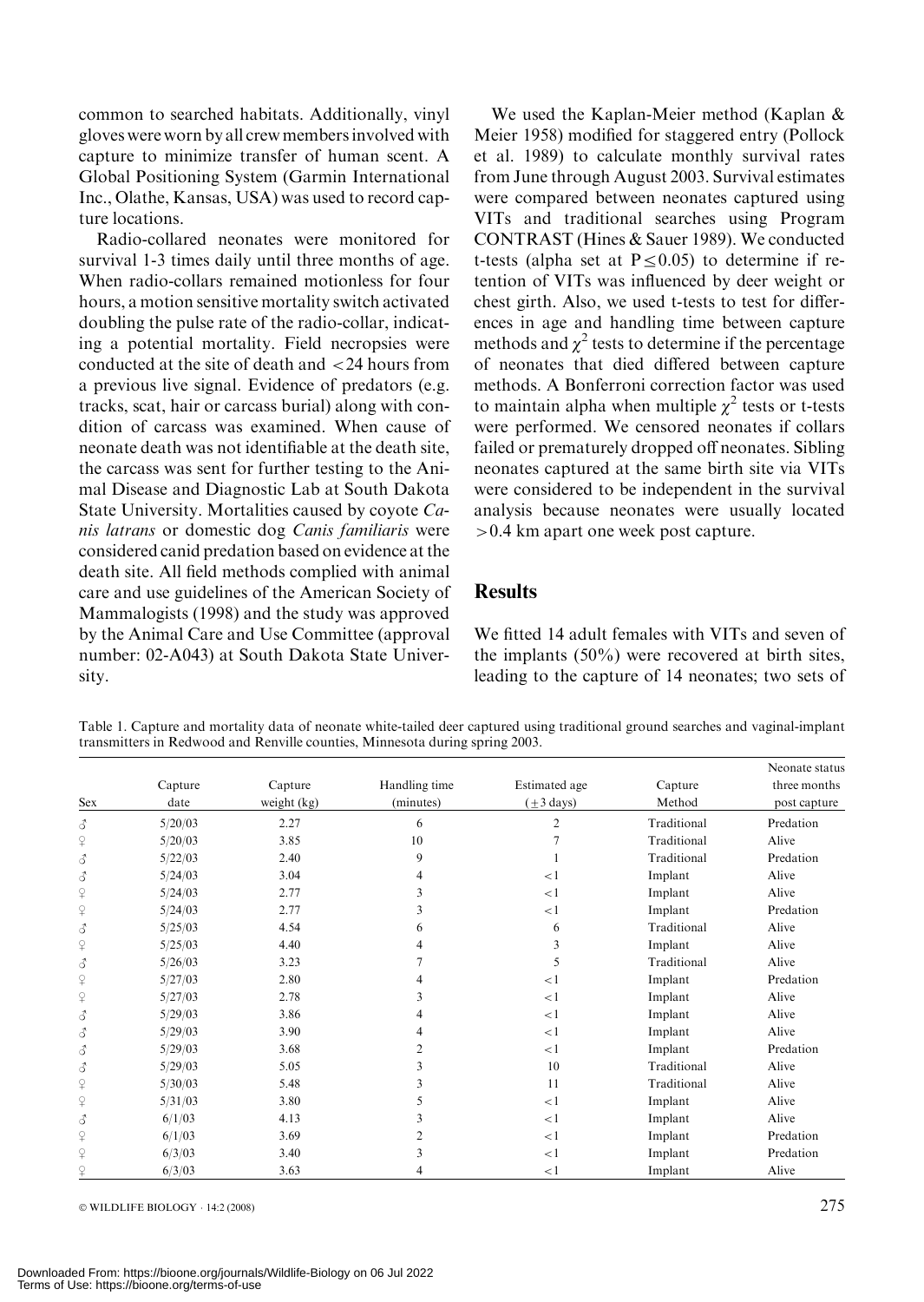triplets, three sets of twins, and two single neonates. During 20May-3 June 2003, we captured and radio-collared 21 neonates (14 from VITs and seven from traditional ground searches; 10 males and 11 females) in Redwood and Renville counties, Minnesota. Mean date of birth was 25 May ( $SE =$ 1.3; range: 13 May-3 June). Mean neonate age averaged <1 and 6 days (range: 2-11) for neonates captured via VITs and traditional ground searches (Table 1), respectively. Age at capture differed  $(t=3.182, df=7, P=0.015)$  between neonates captured using VITs versus those captured via traditional ground searches (see Table 1). However, age at death did not differ  $(t=1.538, df=5, P=0.185)$ between capture techniques. During summer 2003, survival of neonates captured using VITs one, two and three months post capture was  $0.76$  (SE =  $0.05$ ,  $N=14$ ), 0.64 (SE = 0.07, N = 11) and 0.64 (SE = 0.08,  $N=9$ ), respectively. Neonate survival one, two and three months post capture for neonates captured using traditional ground searches was  $0.71$  (SE= 0.11, N = 7), 0.71 (SE = 0.15, N = 5) and 0.71 (SE = 0.15,  $N=5$ ), respectively. Survival did not differ one month  $(\chi^2_{1} = 0.349, P = 0.554)$ , two months  $(\chi^2_{1} = 0.186, P = 0.666)$  or three months  $(\chi^2_{1} = 0.177,$  $P=0.674$ ) post capture for neonates captured using VITs compared to those captured using traditional ground searches. Canid predation accounted for all  $(N=7)$  neonate mortalities during the first three months post capture (see Table 1). Canids killed five of seven (71%) neonates captured via VITs. However, the percentage of neonates that died did not differ between capture methods  $(\chi^2_{1} = 0.107,$  $P=0.743$ ). Further, capture weight (see Table 1) of neonates did not differ  $(t=0.911, df=19, P=0.374)$ by capture method. Additionally, neonates captured using VITs that died did not differ  $(t=1.628,$  $df = 17$ ,  $P = 0.122$ ) in weight at capture from those that survived. Neonates captured using traditional ground searches were handled longer  $(t=3.700,$  $df = 19$ , P=0.002) than neonates captured using VITs (see Table 1). However, handling time did not differ (t = 1.826, df = 17, P = 0.086) between neonates that died and were captured using VITs versus neonates that survived. During our study, no instances of abandonment occurred.

Adult female white-tailed deer that expelled implants prior to parturition had average weight and chest girths of 67.1 kg ( $SE = 1.4$ ) and 103.9 cm ( $SE =$ 1.7), respectively. For deer that maintained VITs until parturition, average weight and chest girth was  $67.8 \text{ kg}$  (SE = 1.3) and 104.7 cm (SE = 1.8),

respectively. We did not detect any differences in deer weight (t=0.361, df=12, P=0.724) or chest girth (t=0.361, df=12, P=0.724) for deer that prematurely expelled VITs versus those that maintained VITs until parturition.

We estimated the cost per neonate between capture methods. Cost to deploy one VIT used to capture neonates was \$1176.19. The cost included \$400 to capture each adult female  $(N=14)$  by helicopter net-gun (Barrett et al. 1982), \$200 for each adult radio-collar  $(N=14)$ , \$25 for immobilizing drugs (Ketamine, Xylazine and Yohimbine) for each adult captured  $(N=14)$ , \$200 for each VIT  $(N=14)$ , \$10/hour/person  $(N=10)$  cost during eight hours' adult capture (during winter), \$400 lodging expense,  $+ $10/hour/person (N=1) cost during 81$ hours' neonate capture and locating expelled VITs (during spring)  $+\$106.60$  for 209.3 liters of fuel to monitor for expelled implants, \$200 for neonate radio-collars  $(N=14)$ , and miscellaneous equipment (e.g. nets, scales and calipers). Cost to capture one neonate using traditional ground searches was \$702.86. The cost included \$200 for neonate radiocollars (N=7),  $$10/hour/person$  (N=2) cost during 116 hours' neonate capture (during spring), +\$800 lodging expense, \$400 for 757.1 liters of fuel to search for neonates during traditional ground searches, and miscellaneous equipment (e.g. spotlights, scales and calipers).

#### **Discussion**

During summer 2003, all documented neonate mortalities  $(N=7)$  were attributed to canid predation, which accounted for 36 and 29% of mortality of neonates captured using VITs and ground searches, respectively. Berger et al. (2001) suggested that a lack of vigilance and failure to detect dangerous predators may contribute to mortality in regions where young are primary targets of predation. During our study, specific measurements and observations of neonates were conducted at birth sites. This disturbance could have weakened the femaleneonate bondbecause of the associationwithdanger at the birth site. Complete isolation is necessary during parturition for proper female-neonate bonding (Ozoga et al. 1982), and disturbance during the first hours of life may weaken this bond. Similarly, Cook et al. (1971) suggested that neonates may eventually die due to the breakdown of femaleneonate bonds when a disturbance occurs during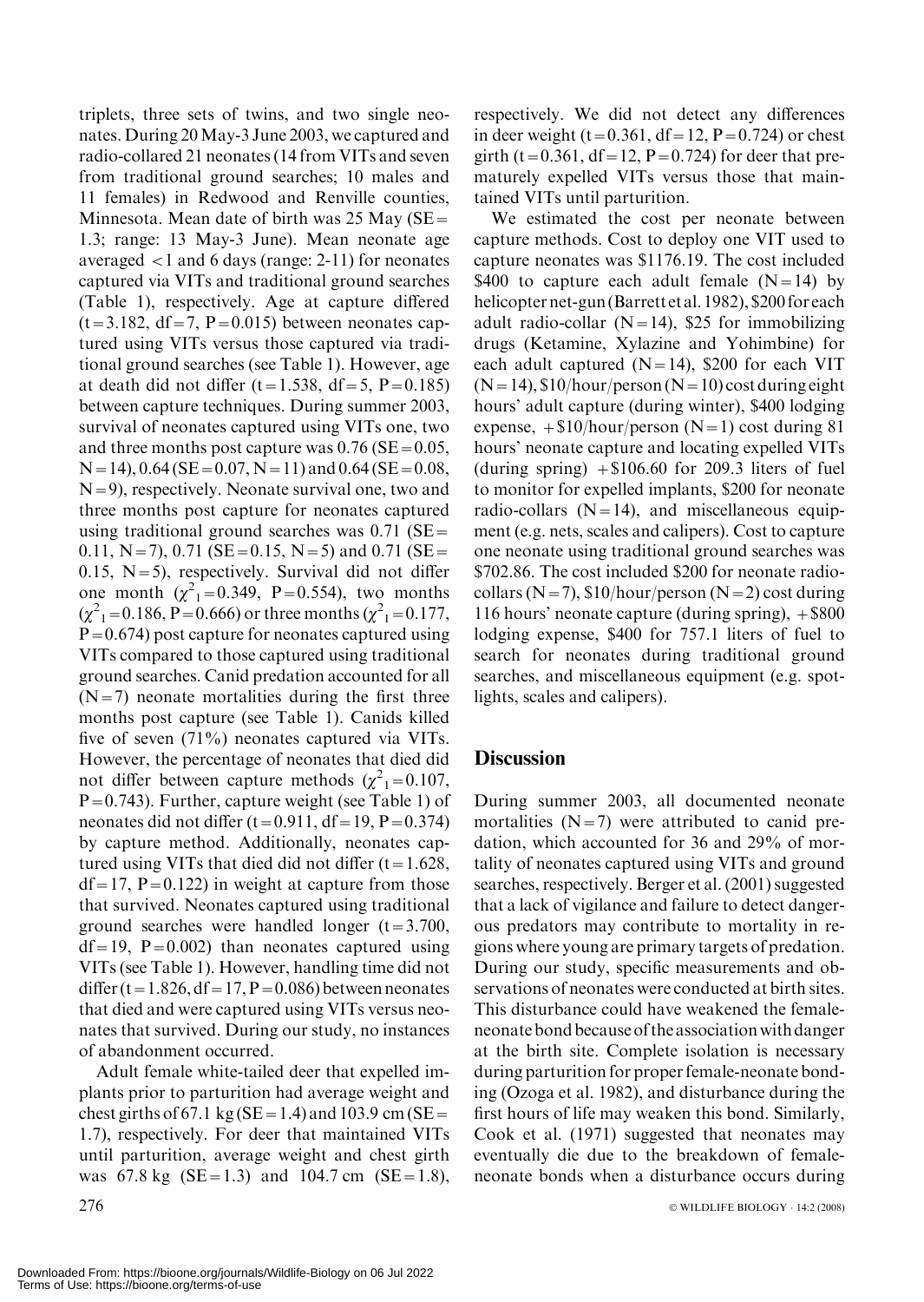the first two days oflife. As there was no difference in survival between capture methods during our study, disturbance to the female-neonate bond was not affected by our activities at the birth site.

Neonates captured using traditional ground searches were handled longer than neonates captured using VITs (see Table 1). Similar to the results of Carstensen Powell et al. (2005) and White et al. (1972) handling time did not influence neonate survival. Age at capture differed between capture methods (see Table 1), whereas neonate age at death did not. Neonates captured using VITs survived as long as neonates captured using traditional ground searches and had no apparent survival disadvantage three months post capture. Furthermore, neonates captured using VITs did not seem to have any physiological disadvantages, as capture weight did not differ between capture methods (see Table 1). Weight at capture may have been similar between capture methods due to the condition of the female and the variability of neonate weight at birth. Additionally, neonates that died and were captured using VITs did not differ in weight at time of capture from neonates that survived. Because there was no significant difference in weight at capture between methods, we would expect that survival was not affected by the use of VITs.

Of the predated neonates captured using VITs, 60% died within one month post capture. Similarly, Carstensen Powell et al. (2005) documented high neonate mortality in animals captured within 24 hours of birth. It could be possible that some females react differently to disturbances within the first 24 hours after birth. However, we did not document any negative impact to neonate survival because of the disturbance associated with radiocollaring neonates captured using VITs at the birth site.

Using the predictive equation for adult female weights provided by Weckerly et al. (1987), we calculated an averagelive weight at capture for adult female deer fitted with VITs of 63.7 kg. Although this weight is slightly lower than that of deer (69.3 kg) captured by Brinkman (2003), we considered these deer to be in excellent condition. Therefore, based on the physical condition of the adult females and the results of other researchers (Bowman & Jacobson 1998 and Carstensen et al. 2003), we did not suspect any reproductive problems associated with using VITs. However, 50%  $(N=7)$  of VITs were prematurely expelled prior to parturition. Rate of premature expulsion  $(50\%)$  was

higher than documented by Carstensen et al. (2003; 11%) and Bowman & Jacobsen (1998; 31%). Seward et al. (2005) suggested that implants in elk Cervus elaphus can be prematurely expelled by early contractions, stillborn passage (Andersen & Linnell 1998), or an extruding antenna being pulled out by the animal. Because we could not determine if adult females that prematurely expelled VITs continued pregnancy to successful parturition, we were unable to document reproductive problems that may have been caused by VITs. Nevertheless, no VITs were retained past the parturition season.

Because cost isimportant when planning research (Conner et al. 1987), researchers must utilize efficient techniques that meet desired goals. During our study, the monetary investment of capturing neonates with VITs was approximately \$473 higher per neonate than capturing with traditional ground searches. However, we required 151 less person hours to capture twice the number of neonates during spring neonate capture using VITs compared to traditional searches. Furthermore, we used approximately 552.7 fewer liters of fuel to monitor VITs versus traditional searches to capture neonates. We realize that the cost to capture adult females for the benefit of capturing neonates using VITs is high. However, there are economic benefits to deploying VITs when research objectives include monitoring adult females. Specifically, when adults are factored into the overall cost per adult female/ VIT, the cost to capture neonates using VITs was approximately \$115 less expensive than capturing neonates using traditional searches.

#### **Conclusions**

During our study, the use of VITs to find and capture neonates did not affect their survival. Although, the majority (71%) of neonates that died were captured using VITs, this disparity was due to chance. We realize that our sample size of neonates was low, and that this may have had an influence on the outcomes of our statistical tests. Nevertheless, our findings are generally supportive of other studies that employed VITs to locate neonate cervids. Future research is needed to determine if the effects of radiocollaring adult females and implanting VITs during pregnancy is an effective tool for safely capturing neonates. Our results indicate that VITs are a means to study neonatewhite-tailed deerwhen other capture methods are not practical. VITs allowed for

<sup>©</sup> WILDLIFE BIOLOGY · 14:2 (2008)  $277$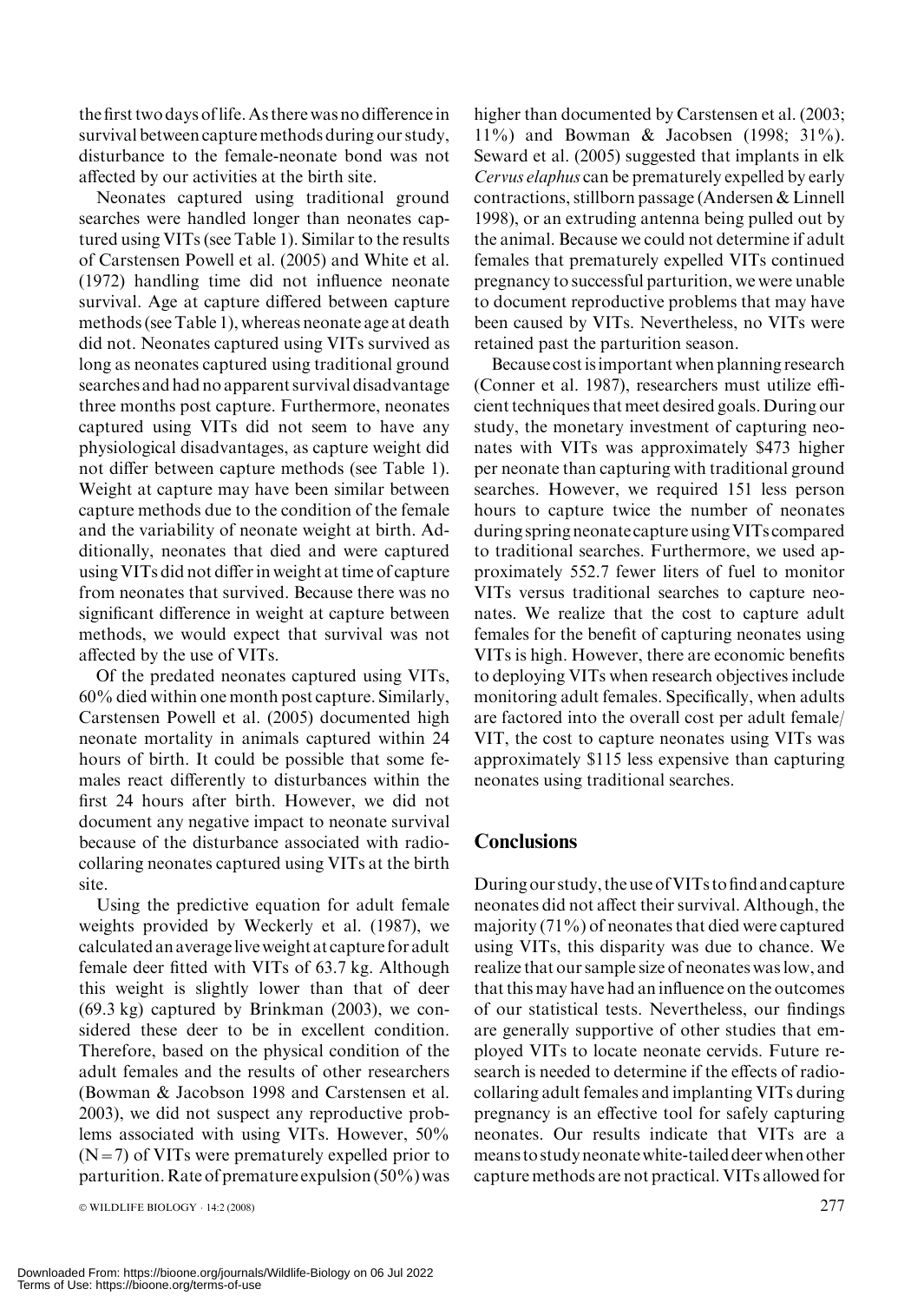the capture of single to multiple  $(N=2 \text{ or } 3)$  neonates within hours of parturition. Capturing neonates immediately following parturition ensures the detection of all mortality sources that may otherwise be unknown using traditional capture methods. Researchers must evaluate the success of similar studies to determine if the cost per animal is beneficial using VITs compared to traditional capture methods (Seward et al. 2005). Nevertheless, when capture of neonates is difficult using female behaviour (Downing & McGinnes 1969, Huegel et al. 1985, Benzon 1998) via random searches, VITs could provide the only means for capturing neonates and locating birth sites that would otherwise be missed in dense habitats.

Acknowledgements - funding for this study was provided by Minnesota Department of Natural Resources, South Dakota State University, Bend of the River Chapter of Minnesota Deer Hunters Association, Bluffland Whitetails Association, Cottonwood County Game and Fish League, Des Moines Valley Chapter of Minnesota Deer Hunters Association, Minnesota Bowhunters, Inc., Minnesota Deer Hunters Association, Minnesota State Archery Association I, North Country Bowhunters Chapter of Safari Club International, Rum River Chapter of Minnesota Deer Hunters Association, South Metro Chapter of Minnesota Deer Hunters Association, and Whitetail Institute of North America. In addition, we would like to thank all technicians (J. Smith, C. Schultz) and volunteers that assisted during the capture. We thank K.C. Jensen and B.S. Haroldson for comments on an earlier draft of this manuscript. Any mention of trade, product or firm names is for descriptive purposes only and does not imply endorsement by the U.S. Government.

## References

- Albert, D.A. 1995: Regional landscape ecosystems of Michigan, Minnesota, and Wisconsin: a working map and classification. - General Technical Report, NC-178, St. Paul, Minnesota, United States Department of Agriculture, Forest Service, North Central Forest Experiment Station, Northern Prairie Wildlife Research Center Home Page. Available at: http://www. npwrc.usgs.gov/resource/1998/rlandscp/rlandscp.htm (accessed 17 February 2005).
- American Society of Mammalogists 1998: Guidelines for the capture, handling and care of mammals. - The American Society of Mammalogists, Animal Care and Use Committee, 47 pp. Available at: www.mammal society.org/committees/index.asp (accessed 24 September 2002).
- Andersen, R. & Linnell, J.D.C. 1998: Ecological correlates of mortality of roe deer fawns in a predator-free

environment. - Canadian Journal of Zoology 76: 1217- 1225.

- Ballard,W.B.,Whitlaw, H.A., Young, S.J., Jenkins, R.A. & Forbes, G.J. 1999: Predation and survival of whitetailed deer fawns in northcentral New Brunswick. - Journal of Wildlife Management 63: 574-579.
- Barrett, M.W., Nolan, J.W. & Roy, L.D. 1982: Evaluation of hand-held net-gun to capture large mammals. - Wildlife Society Bulletin 10: 108-114.
- Berger, J., Swenson, J.E. & Persson, I. 2001: Recolonizing carnivores and naïve prey: conservation lessons from Pleistocene extinctions. - Science 291: 1036-1039.
- Benzon, T. 1998: Mortality and habitat use of white-tailed deer fawns in the central Black Hills, South Dakota 1994-1998. - South Dakota Department of Game, Fish and Parks, Pittman-Robertson Game Report W-75-R-34 Pierre, South Dakota, USA, 43 pp.
- Bowman, J.L. & Jacobson, H.A. 1998: An improved vaginal-implant transmitter for locating white-tailed deer birth sites and fawns. -Wildlife Society Bulletin 26: 295-298.
- Brinkman, T.J. 2003: Movement and mortality of whitetailed deer in southwest Minnesota. - M.Sc. thesis, South Dakota State University, Brookings, South Dakota, USA, 135 pp.
- Brinkman, T.J., DePerno, C.S., Jenks, J.A., Haroldson, B.S. & Erb, J.D. 2002: A vehicle-mounted radiotelemetry antenna system design. - Wildlife Society Bulletin 30: 256-258.
- Brinkman, T.J., Jenks, J.A., DePerno, C.S., Haroldson, B.S.&Osborn,R.G. 2004a: Survival ofwhite-tailed deer in an intensively farmed region of Minnesota. - Wildlife Society Bulletin 32: 726-731.
- Brinkman, T.J., Jenks, J.A., DePerno, C.S. & Haroldson, B.S. 2004b: Clostridium perfringes Type A in a freeranging fawn? - The Prairie Naturalist 36: 181-186.
- Brinkman, T.J., Monteith, K.L., Jenks, J.A. & DePerno, C.S. 2004c: Predicting neonatal age of white-tailed deer in the Northern Great Plains. - The Prairie Naturalist 36: 75-81.
- Carstensen, M., DelGuidice, G.D. & Sampson, B.A. 2003: Using doe behavior and vaginal-implant transmitters to capture neonate white-tailed deer in northcentral Minnesota. - Wildlife Society Bulletin 31: 634- 641.
- Carstensen Powell, M., DelGuidice, G.D. & Sampson, B.A. 2005: Low risk of marking-induced abandonment in free-ranging white-tailed deer neonates. - Wildlife Society Bulletin 33: 643-655.
- Conner,M.C., Soutiere, E.C. & Lancia, R.A. 1987: Dropnetting deer: costs and incidence of capture myopathy. -Wildlife Society Bulletin 15: 434-438.
- Cook, R.S., White, M., Tainer, D.O. & Glazener, W.C. 1971: Mortality of young white-tailed deer fawns in south Texas. - Journal of Wildlife Management 35: 47-56.